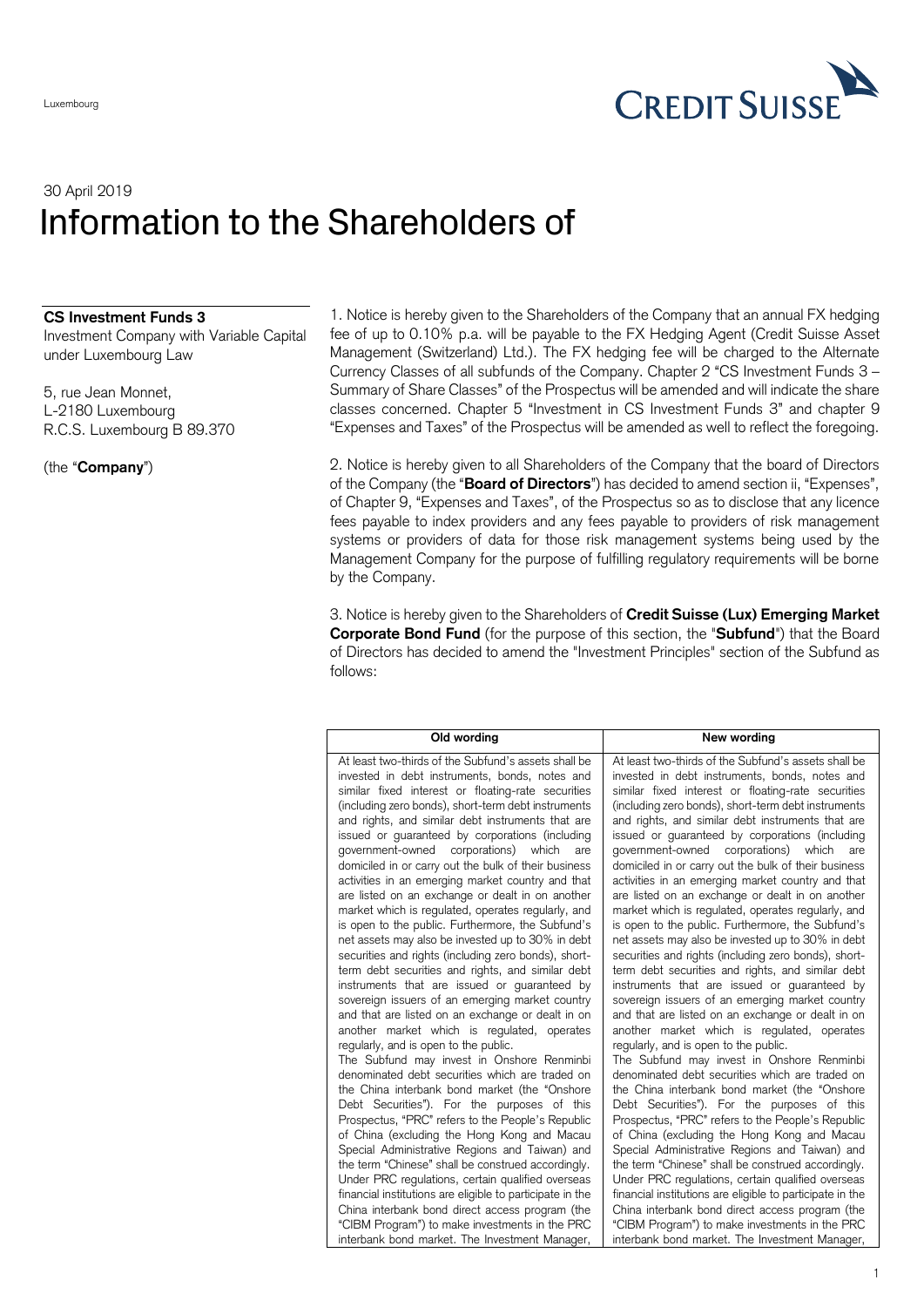on behalf of the Subfund has registered as a qualified institution under the CIBM Program via an onshore interbank bond trade and settlement agent, which has the responsibility for making the relevant filings and account opening with the relevant PRC authorities.

The Subfund may make investments through the CIBM Program. With the appropriate disclosures to the investors, the Subfund may also seek exposure to PRC fixed income securities through other cross border programms approved by competent regulators including the CSSF.

In addition, the Subfund may invest up to 20% of the Subfund's total assets in contingent capital instruments.

Furthermore, the Subfund may actively manage its currency and credit exposure through the use of foreign exchange forwards and credit default swaps.

In addition, the Subfund may make use of total return swaps for the purpose of efficient portfolio management.

The principal amount of the Subfund's assets that can be subject to total return swaps may represent up to a maximum of 10% of the net asset value of the Subfund calculated by way of the sum of the notionals of the total return swaps. It is generally expected that the amount of such total return swap will remain within the range of 0% to 10% of the net asset value of the Subfund calculated by way of the sum of the notionals of the total return swaps. In certain circumstances this proportion may be higher.

The sum of notionals takes into account the absolute value of the notional exposure of the total return swaps used by the Subfund. The expected amount of such total return swaps is an indicator of the intensity of the use of total return swaps within the Subfund. However, it is not necessarily an indicator of the investment risks in relation to those instruments because it does not take into account any netting or hedging effects. Investments may be denominated in any convertible currency, including without restriction the USD, EUR, and the currencies of emerging market countries (the latter provided they are freely convertible). No more than 30% of the Subfund's net assets may be invested in debt instruments and rights that are denominated in the currency of a single country that is not a member of the OECD. However, there is no restriction on the overall weighting of investments denominated in currencies of non-OECD countries. The investments of the Subfund may be denominate in a limited number of currencies, or in a single currency. For the purpose of the present para. (2), OECD member states that are emerging market countries are treated as non-OECD member states.

In this context, emerging countries and developing markets are defined as countries which are not classified by the World Bank as high income countries. In addition, high income countries which are included in an emerging market financial index of a leading service provider may also be considered as emerging countries and developing markets if deemed appropriate by the Management Company in the context of the Subfund's investment universe.

The Subfund may also invest up to 20% of its net assets in asset-backed securities (ABS) and mortgage-backed securities (MBS).

Furthermore, the Subfund may invest:

 up to 20% of its net assets in convertible bonds or debt securities with warrants issued by companies that have their registered office in an emerging market country and that are listed or traded on an exchange or a regulated market;

 up to 30% of its net assets in debt securities and rights denominated in a freely convertible currency that are issued or guaranteed on behalf of the Subfund has registered as a qualified institution under the CIBM Program via an onshore interbank bond trade and settlement agent, which has the responsibility for making the relevant filings and account opening with the relevant PRC authorities.

The Subfund may make investments through the CIBM Program. With the appropriate disclosures to the investors, the Subfund may also seek exposure to PRC fixed income securities through other cross border programms approved by competent regulators including the CSSF.

In addition, the Subfund may invest up to 20% of the Subfund's total assets in contingent capital instruments.<br>Eurthermore,

A significant part of the **Subfunds' net assets will be denominated in or hedged into US Dollar. For the remaining part,** the Subfund may actively manage its currency **exposure** and credit exposure through the use of foreign exchange forwards and credit default swaps.

In addition, the Subfund may make use of total return swaps for the purpose of efficient portfolio management

The principal amount of the Subfund's assets that can be subject to total return swaps may represent up to a maximum of 10% of the net asset value of the Subfund calculated by way of the sum of the notionals of the total return swaps. It is generally expected that the amount of such total return swap will remain within the range of 0% to 10% of the net asset value of the Subfund calculated by way of the sum of the notionals of the total return swaps. In certain circumstances this proportion may be higher.

The sum of notionals takes into account the absolute value of the notional exposure of the total return swaps used by the Subfund. The expected amount of such total return swaps is an indicator of the intensity of the use of total return swaps within the Subfund. However, it is not necessarily an indicator of the investment risks in relation to those instruments because it does not take into account any netting or hedging effects. Investments may be denominated in any convertible currency, including without restriction the USD, EUR, and the currencies of emerging market countries (the latter provided they are freely convertible). No more than 30% of the Subfund's net assets may be invested in debt instruments and rights that are denominated in the currency of a single country that is not a member of the OECD. However, there is no restriction on the overall weighting of investments denominated in currencies of non-OECD countries. The investments of the Subfund may be denominate in a limited number of currencies, or in a single currency. For the purpose of the present para. (2), OECD member states that are emerging market countries are treated as non-OECD member states.

In this context, emerging countries and developing markets are defined as countries which are not classified by the World Bank as high income countries. In addition, high income countries which are included in an emerging market financial index of a leading service provider may also be considered as emerging countries and developing markets if deemed appropriate by the Management Company in the context of the Subfund's investment universe.

The Subfund may also invest up to 20% of its net assets in asset-backed securities (ABS) and mortgage-backed securities (MBS). ermore, the Subfund may invest:

 up to 20% of its net assets in convertible bonds or debt securities with warrants issued by companies that have their registered office in an emerging market country and that are listed or traded on an exchange or a regulated market;